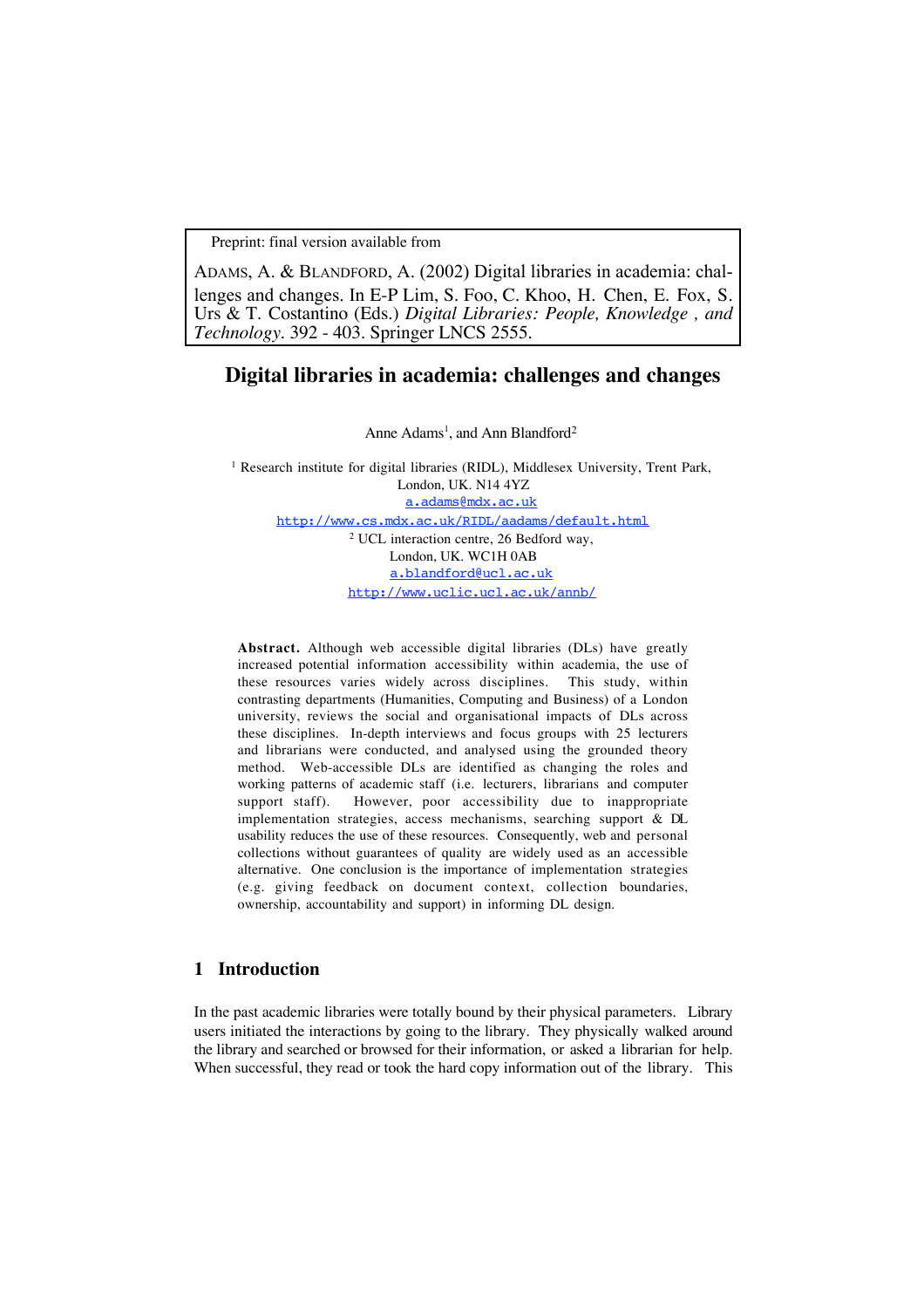model supported a wide variety of users from many different disciplines. With the introduction of library technology those physical boundaries have slowly changed. The searching was done via microfiche or CDROMs then information was either photocopied or read in the library online (e.g. via CDROMs or Library IP based computers).

With the advent of web-accessible digital libraries and remote authentication (e.g. Athens password), users' physical interaction with the library could completely change. Digital libraries (DLs) have the potential to transform aspects of the education process, with remote access to specialized information in a format that is easily updated and speedy searching and access facilities. However, the invisible presence of these resources, their poor usability and user support has made their impact less dramatic [6, 16]. A key element in the successful design and implementation of digital libraries has, in the past, been identified as their social context [7,8,9]. The social contexts of organisational systems can have important impacts on the community involvement in resulting technology systems [10]. The role of the librarian and the changing impact of DLs across all the academic disciplines although crucial have not been fully researched. This paper presents the findings from an in-depth analysis of lecturer and librarians' perceptions within contrasting disciplines and the impact of digital libraries within those social contexts. The resulting design implications for digital libraries are also presented.

#### **1.1 Background**

Digital libraries (DLs) are a major advance in information technology that frequently falls short of expectations [8,17,11]. Crabtree *et al* [9] identified problems with digital libraries through research into physical academic library interaction patterns with regard to information searching strategies. There are two principal aspects of their findings:

- 1. the importance of collaboration between the librarian and the user in the searching activity, and
- 2. the significance of social context in digital library design.

However, Crabtree *et al* [9] concentrated on one aspect of library interaction (i.e. information searching) within the confines of a physical library and with library assistants rather than subject librarians. Covi  $\&$  Kling [8] argue that understanding the wider context of usage is essential to understanding digital library use and its implementation in different social worlds. Negative reactions to digital libraries are often due to inappropriate system design and poor implementation [1,2,7]. However, there may be other less obvious social and political repercussions of information system design and deployment. Symon et al [15] have identified, within a clinical setting, how social structures and work practices can be disrupted by technology implementation. Although academic DL systems do not deal with sensitive, personal information apparently innocuous data can be perceived as a threat to social and political stability [1,2]. There are several accounts that detail the importance of social context for digital library design and implementation [7, 8] To understand the impact of DLs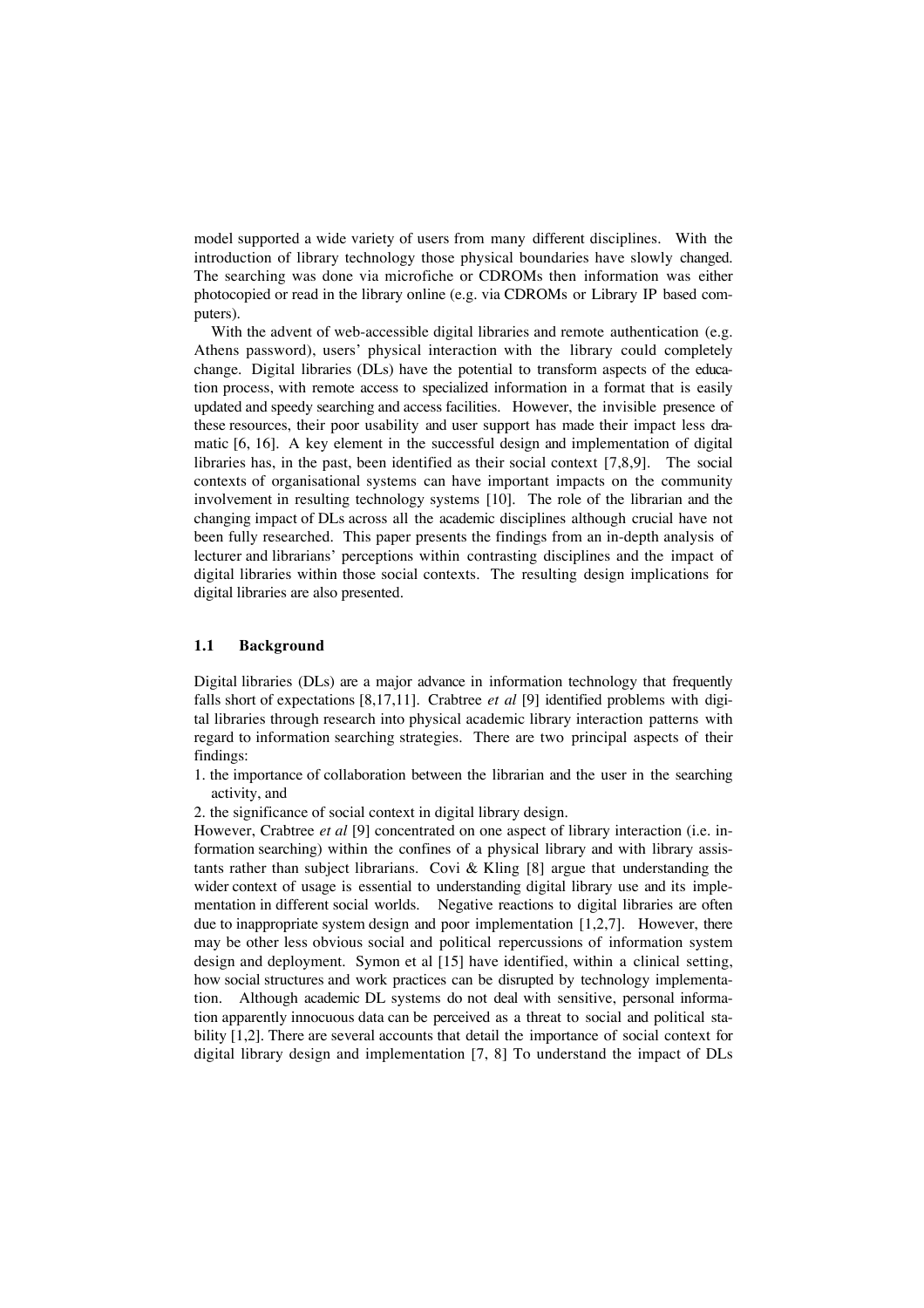within academia, an in-depth evaluation is required of the implementation and use of these applications across disciplines within their specific social and organisational settings. However, as Covi & Kling [8] have highlighted, there are few high-level theories that aid designers in understanding the implication of these issues for DL design and implementation.

# **1.2 Social Context and Roles**

DL research increasingly focuses on the importance of directing DL design towards the work practices and communities they support [12 ,8]. Covi and Kling's [8] research into patterns of usage for DLs within an academic context identified the importance of roles within effective DL design. A parallel study to this research completed within the clinical domain identified that DL technology was perceived as a threat to senior staff members' roles due to their poor training and support [1,2]. Traditional organisational norms and roles were reversed by DLs allowing junior clinicians easier access to information than senior clinicians.

It is also important to understand user informal practices and how they interact within organisational dynamics, changing situations, evolution of task definitions, or social and political aspects (e.g. staff motivation, hierarchies). Adams & Sasse [3] found that systems that do not take into account these practices and are perceived to restrict them would be circumvented. DL designers must therefore design their systems around user practices, understanding both social and organisational norms. The electronic dissemination of information within various settings can be used and interpreted in politically sensitive ways. Digital libraries, in particular, can change the context of people's work-practices and can therefore restructure their relationships with both each other and the task in hand [13,15]. The restructuring of these professional relationships can have far-reaching social and political consequences. Ultimately, system designers should be aware of social and political motivations within an organization in order to develop and implement more sensitive design strategies.

### **2 Research Method**

Focus groups and in-depth interviews were used to gather data from 25 academics and librarians from 4 different campuses within a London university. 10 of those interviewed were from Humanities, 10 from Computer Science and 4 from Business with the split of the sample being approximately 50% librarians / academics. The final respondent was from a key managerial role within library services. The academics were selected from all levels within their department (i.e. lecturer, Senior Lecturer, Reader, Professor). There was a representative sample from each department of teaching and non-teaching staff. Of the 13 librarians interviewed, the majority were subject librarians with authorization to acquire and support digital resources for their discipline.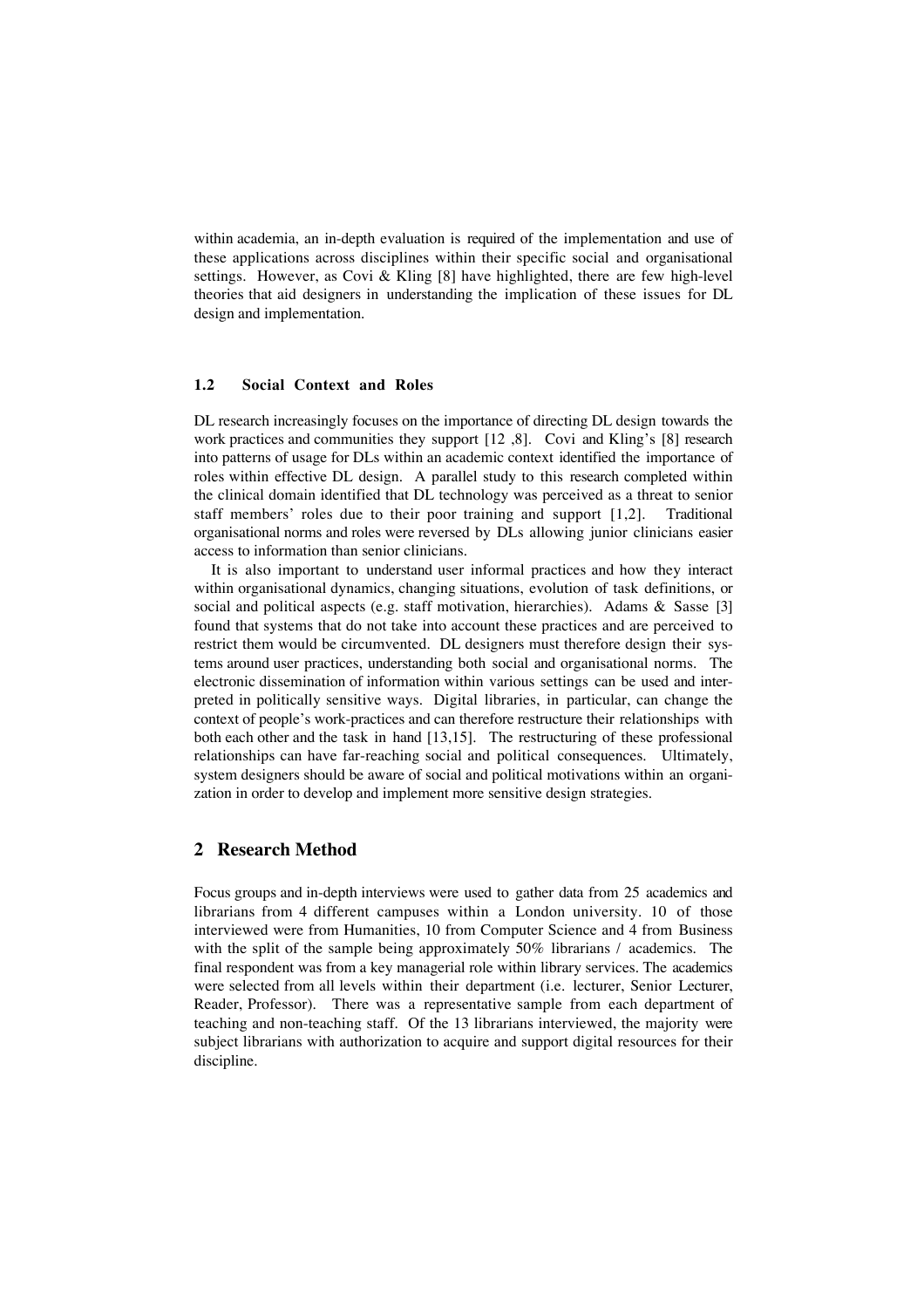Four issues guided the focus of questions:

- Perceptions of their role within the academic setting and information requirements.
- Perceptions of how information is currently accessed, and how these processes accommodate or inhibit current working practices.
- The impact of organisational social structures and patterns of interaction on information resource awareness, acceptance and usage.
- Technology perceptions (specifically of DLs) and how these affect other issues already identified.

A pre-defined concept for a 'Digital Library' was not employed so that users were allowed to explore what they perceived comprises a digital library. This resulted in a discipline distinction between the different definitions given to similar electronic resources (a summary of these can be seen in the results). Although various electronic resources were reviewed three main DLs were discussed; the ACM DL, PROQUEST and LEXUS.

An in-depth analysis of respondents' information and technology perceptions was conducted using the Grounded Theory method. Grounded Theory [14] is a socialscience approach to data collection and analysis that combines systematic levels of abstraction into a framework about a phenomenon which is verified and expanded throughout the study. Once the data is collected it is analysed in a standard Grounded Theory format (i.e. open, axial and selective coding and identification of process effects). Compared to other social science methodologies, Grounded Theory provides a more focused, structured approach to qualitative research (closer in some ways to quantitative methods) [14]. The methodology's flexibility can cope with complex data and its continual cross-referencing allows for grounding of theory in the data thus uncovering previously unknown issues.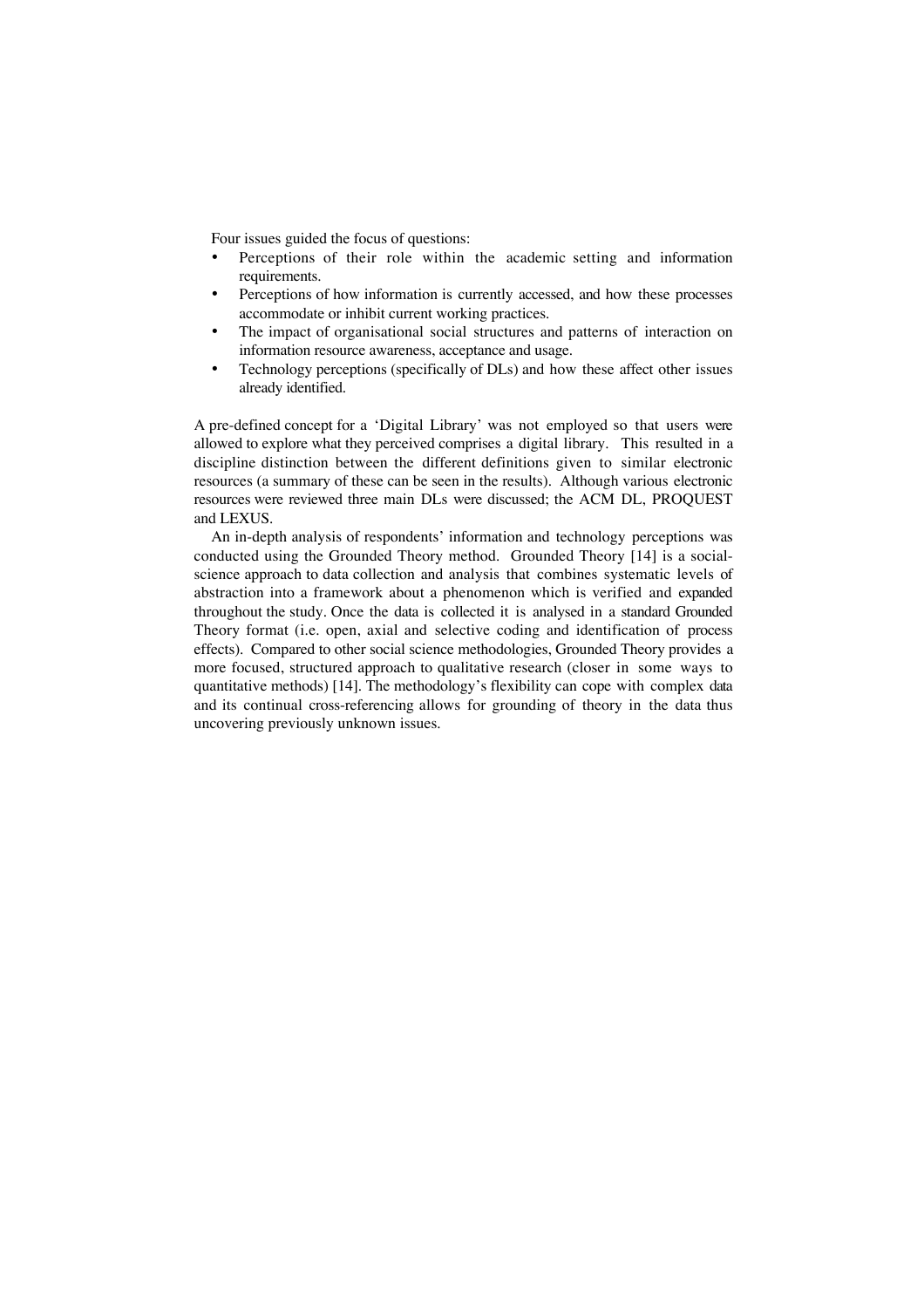# **3 Results**

The results identified different perceptions about electronic resources not only between disciplines but also, more importantly, between the librarians and the lecturers. Key to these differences were the current and past roles of the library and how lecturers and students interacted with it. Web-based digital libraries, while alleviating most library resource and interaction problems, require a change in the librarians' role if they are to be implemented effectively. Without this role change, lecturers and students were found to have a poor awareness and understanding of digital resources and resorted to the web and online personal collections as an accessible alternative. Finally DL interactions were marred by their design and inadequate support. Many digital libraries were found to be inappropriately designed according to users needs, marginalizing their importance in the educational process for students and researchers.

# **3.1 Digital Resource Perceptions**

Initially, as already detailed, the respondents' perceptions of and definitions for a wide range of electronic resources were identified. The results showed that, with slight variations, the users had a uniform perception of what a digital library, a database, and an archive were. The definition of a DL usually included that they were a large store of general but up-to-date information in various media with current usage. However, an archive was invariably denoted as a subject specific historical collection with clearly defined parameters, which is not in current use. A database was described by most as a way of structuring and organizing information, which could be accessed either by CDROM, local networks or the web. One librarian added that a database contained only summarized, abstract or citation information while a digital library contained the full text.

An analysis (using normalized data) of how often the users referred to different terms for resources within the interview is shown in Table 1. There were some interesting differences in how often the librarians and lecturers from different disciplines commented on these resources. A divergence can be seen between electronic resources discussed within the interviews by lecturers and librarians. Computer science and business lecturers referred to similar electronic resources as 'digital libraries' while in humanities they were identified as 'archives'. However, the librarians invariably referred to all these resources as 'databases'.

It may be noted that the library web site (see Figure 1) reflects the librarians' database terminology without any reference to digital libraries or archives. Several of the digital libraries are located under the headings 'databases' and 'journals, despite (in the case of, for example, the ACM digital library) storing more than journal publications.

**Table 1.** Percentage of each digital resource referred to by users.

| Digital | <b>Database</b> | Archive Web |  |
|---------|-----------------|-------------|--|
| Library |                 |             |  |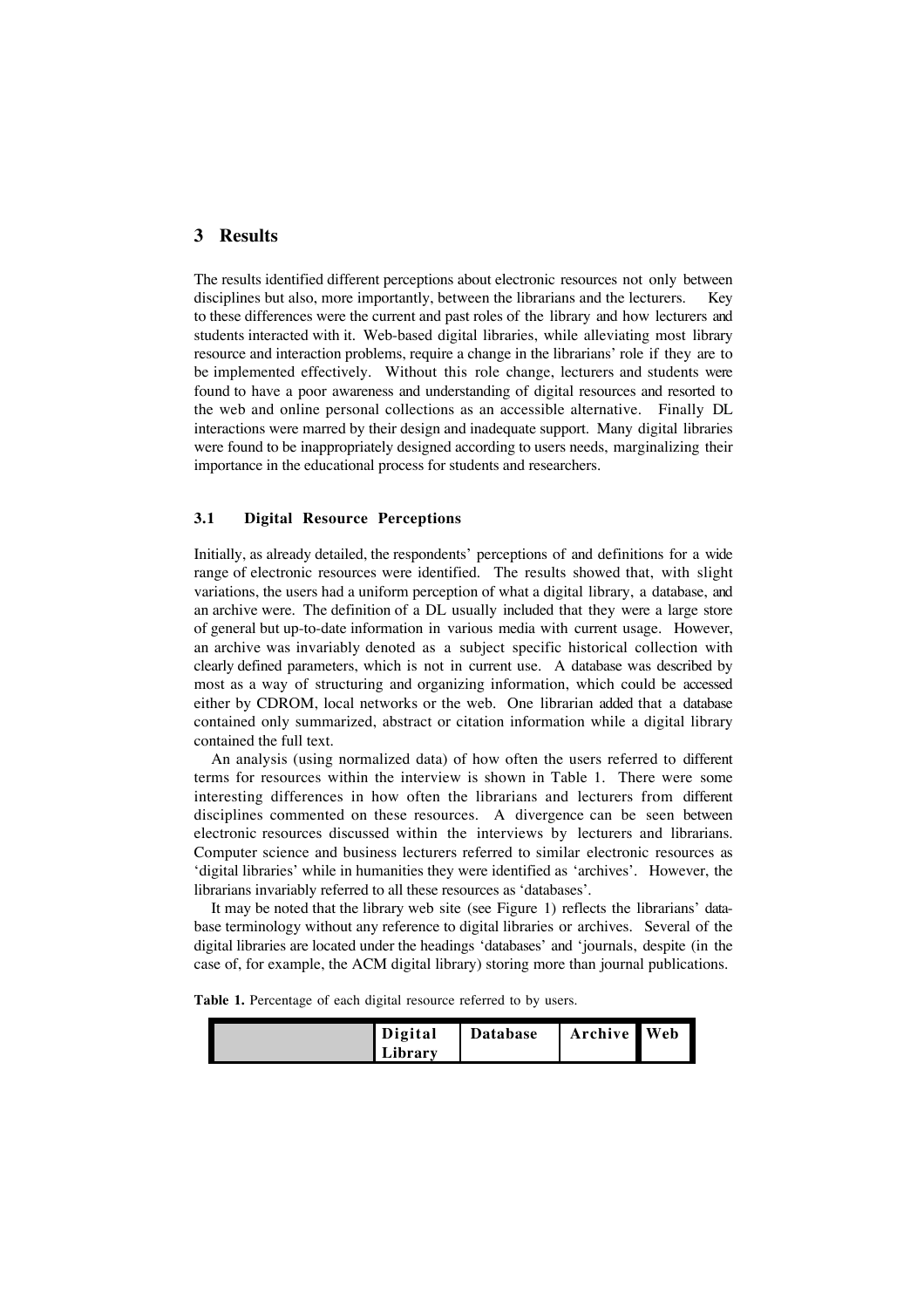| Lecturers               |        |     |        |     |
|-------------------------|--------|-----|--------|-----|
| LCS.<br><b>Business</b> | $31\%$ | 10% | 6%     | 53% |
| lecturing               |        |     |        |     |
| Humanities lecturing    | 7%     | 3%  | $32\%$ | 58% |
| Librarians              |        |     |        |     |
| CS / Business librarian | 17%    | 35% | 24%    | 24% |
| Humanities librarian    | 3%     | 66% | 3%     | 28% |

Figure 2. Library resource interface.

| <b>Services</b><br>Support<br>Networked                        | Links<br><b>Resources</b><br>Campuses<br>journals Athens CD-Roms databases |
|----------------------------------------------------------------|----------------------------------------------------------------------------|
|                                                                |                                                                            |
|                                                                |                                                                            |
|                                                                |                                                                            |
|                                                                |                                                                            |
| Databases                                                      |                                                                            |
|                                                                |                                                                            |
| Choose a subject area.                                         | Key<br>$\blacktriangledown$                                                |
|                                                                | <b>Athens Authentication</b>                                               |
|                                                                | <b>O</b> Database Information                                              |
|                                                                |                                                                            |
|                                                                |                                                                            |
| The University provides access to a number of online databases |                                                                            |
| wide range of subject areas.                                   | containing journal articles (some full-text) and other information in a    |

Many of the resources under the title 'networked databases' were then identified in the description on the site as digital libraries (e.g. Medline, EBSCO).

# **3.2 Current and Changing Roles**

The results showed that lecturers tend to perceive the librarians as being tied to books and hard copy resources. For example:

"They would keep the list of the recommended books with them; if there was Internet URL's then they would print them out and put those in the library as well."

#### **(CS lecturer - teaching)**

It was highlighted by some that library systems also reflected this book-orientated approach:

"… if they go into the library and they punch into the machine I want something on this subject and it will come up with some books in that area because of the keywords in the title or keywords in that area. It won't come up with journal articles."

**(Humanities senior lecturer - teaching / research)**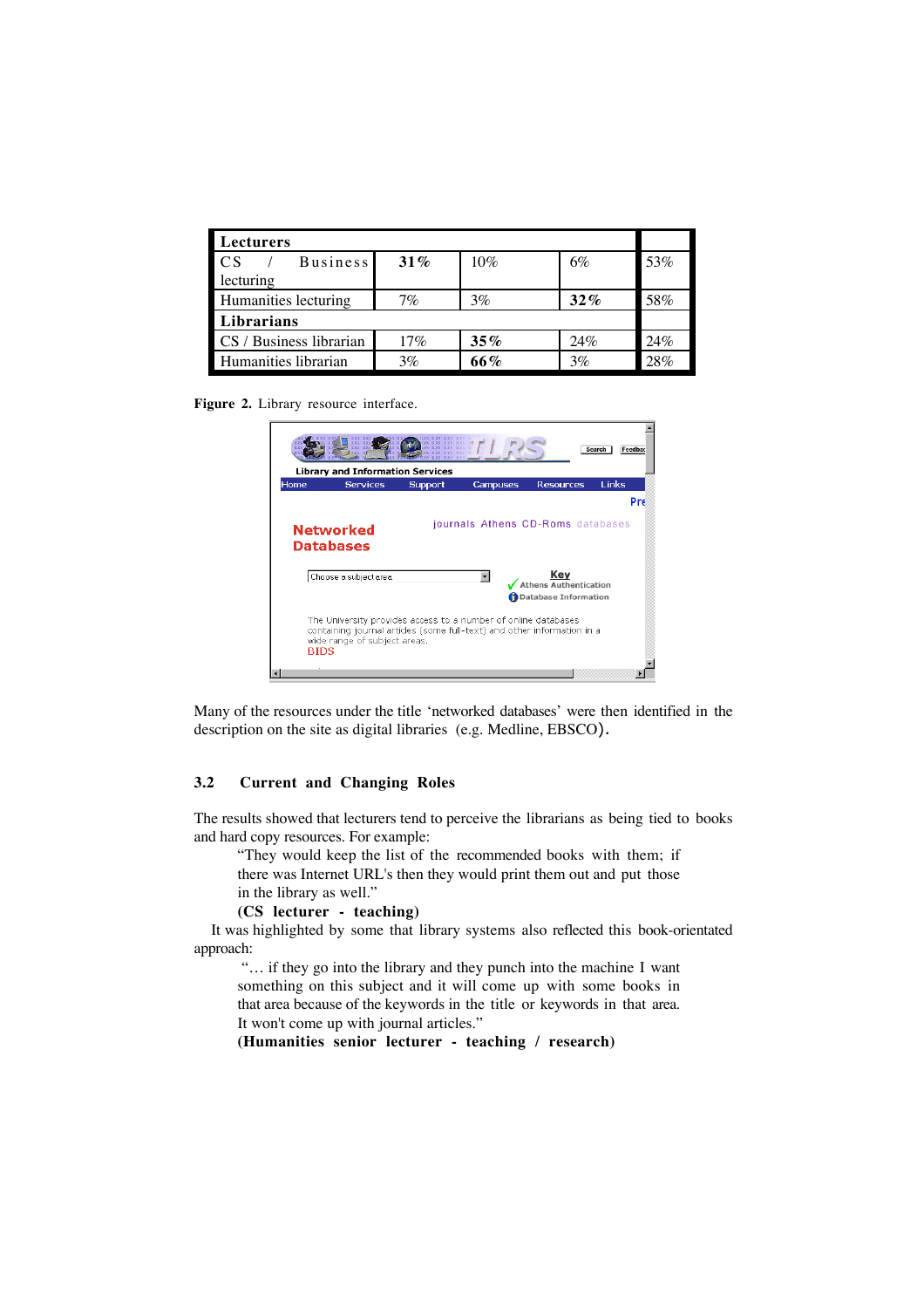Ultimately some library users perceived that the librarians were centred on and possessive of the resources rather than supporting and understanding the users:

"… the librarians are not user-centred they're information resource centred … they want to protect their resources not to gain access to

them."

#### **(CS lecturer - teaching / research)**

The subject librarians, when detailing their role, always mentioned resource acquisition as the first priority in their job role, and then training. Few highlighted the marketing or on-going support for electronic resources:

"Provision of materials which involves book selection, journal selection and I suppose even online resource selection … A major part of our work

is on library education." **(CS librarian)**

The perceived roles of librarians were identified as relating to current interaction patterns between lecturers, librarians and students. Interactions between librarians and lecturers or students occurred primarily within the physical boundaries of the library. Lecturers and librarians interacted on an informal ad-hoc basis either by 'bumping into' one another (primarily in the library) or by direct instigation from the lecturers or students themselves. Library instigated interactions were email based usually regarding hard-copy resource acquisitions or discontinuation:

"But I haven't spoken to a librarian directly for at least 3 years."

**(CS lecturer – teaching / research)**

"I filled in an email two days ago if that counts saying what was good

and bad journals. But no, not on the whole. We send in our requests

for books." **(CS lecturer - teaching / research)**

Within the humanities department some interactions became more pro-active with librarians arranging meetings with the lecturers. However the interactions were always focused on the students and course requirements. Librarians across all the departments were not perceived as identifying and supporting the lecturers' own needs, while some lecturers noted that they needed to know more:

"It's an area of enormous ignorance for me. If I knew more, I would

know better how to advise people."

#### **(Humanities senior lecturer - teaching)**

The librarians often discussed training sessions, but these tended to centre on student training, as the lecturers were notoriously bad at attending these sessions. It was suggested by librarians across the disciplines that this was because the lecturers were embarrassed by their poor electronic resource skills:

"So if you're running one on medieval studies - the medieval lecturer will come and sit at the back of the class and you know that they're not trying to keep an eye on their class, they're trying to actually learn

without appearing not to know." **(Humanities librarian)**

The library department has, over recent years, employed an electronic resource librarian (a new position within the university). Although the job specification is yet to be clarified the role concentrates on electronic resources across disciplines but is confined to one of the university's many sites. The job requires a more pro-active interaction with the lecturers (e.g. attending research group meetings to promote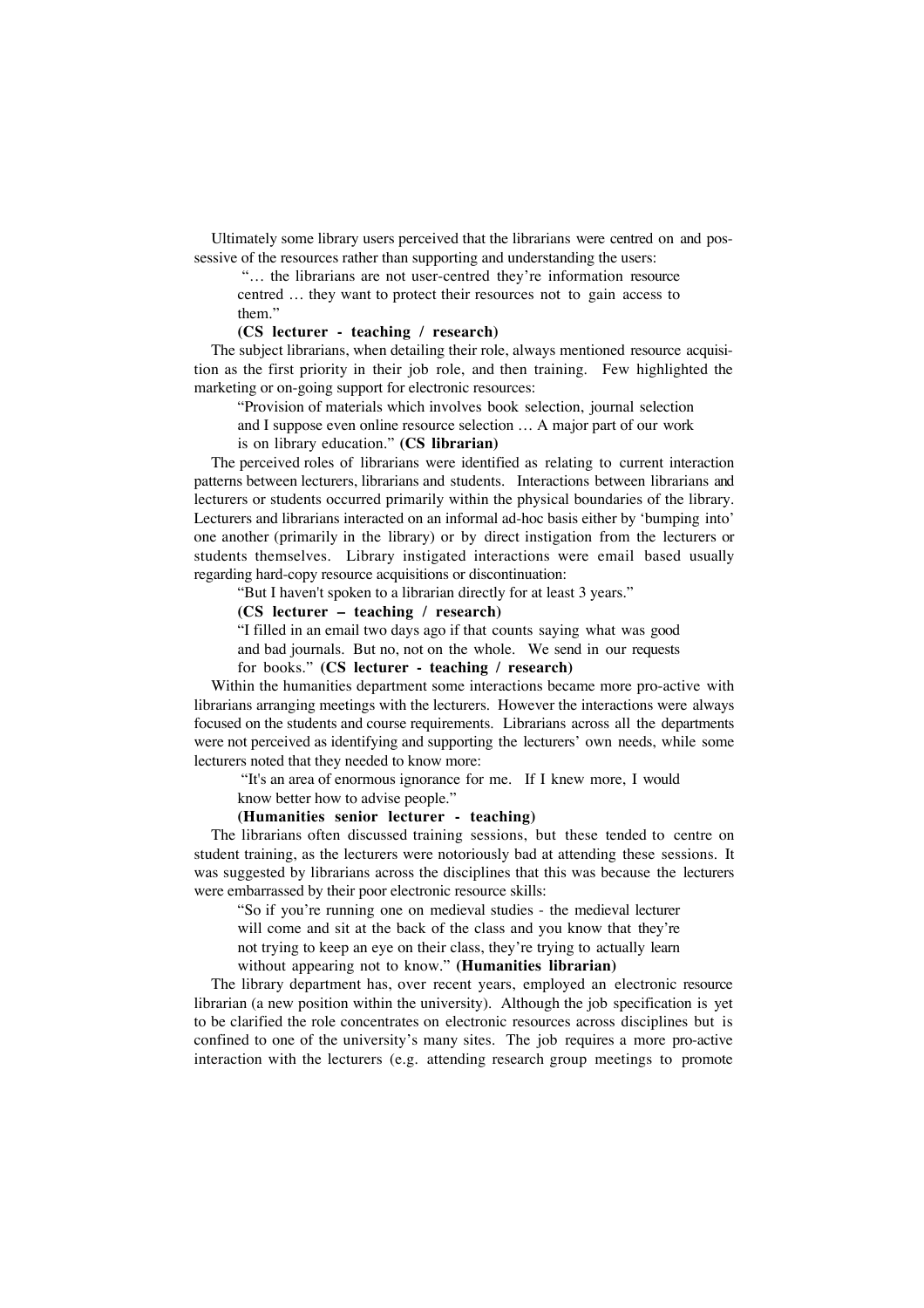current electronic resources, organizing external training from DL providers) than that of a subject librarian. It was this librarian that highlighted the different demands on librarians in terms of supporting the user required by electronic resources as opposed to print resources.

There is a perception that some librarians may have problems changing to this role. However, the benefits from this change were evident from these results. Only one lecturer interviewed reported having received information about current systems available. This lecturer was based at the electronic resource librarians' site.

The results also showed that DL resources require more interaction between the library and other departments (e.g. IT Support) necessitating further role changes:

"… now there is also a bit of a barrier with the computing staff about

whether they should be bothered with this … they're loathe to see that

their role is also changing." **(Electronic resource librarian)**

With current roles and interaction patterns, students who needed support have to leave their searches wherever they are (e.g. computer room) and go to the library to seek advice.

In summary, the roles and expectations of students, teaching staff, librarians and IT support staff are all being forced to change as digital libraries and similar resources are introduced.

### **3.3 Digital Libraries or the Web**

As can be seen from table 1, lecturers across the disciplines frequently note the importance of the web as an electronic resource. The CS lecturers, in particular, highlighted the importance of using the web as the main supplement to core books. However, it was noted that the level of plagiarism from the web had dramatically increased over recent years. It was also found that students have very poor skills in searching and identification of reputable sources. Lecturers and librarians were both seeking to address these inadequacies with training to improve searching and information discerning skills. Neither the lecturers nor librarians mentioned the benefits of DLs (i.e. guaranteed reputable resources, discipline focused) as opposed to the web. Lecturers frequently commented about the attractiveness of the web for both themselves and the students. The mystical and consumable qualities of searching the web were identified as key incentives. Web searching and a wide variety of web resources were noted as an easy consumable that led the user towards large quantities of information for relatively little effort:

"Some people when they use search engines they type in a question and if they don't get the answer that they are looking for they type in another one. Just like prayers"

**(CS lecturer – teaching / research)**

"I mainly use Amazon for books a lot. I find the books and download and print off the summaries for the students"

**(CS Professor – research)**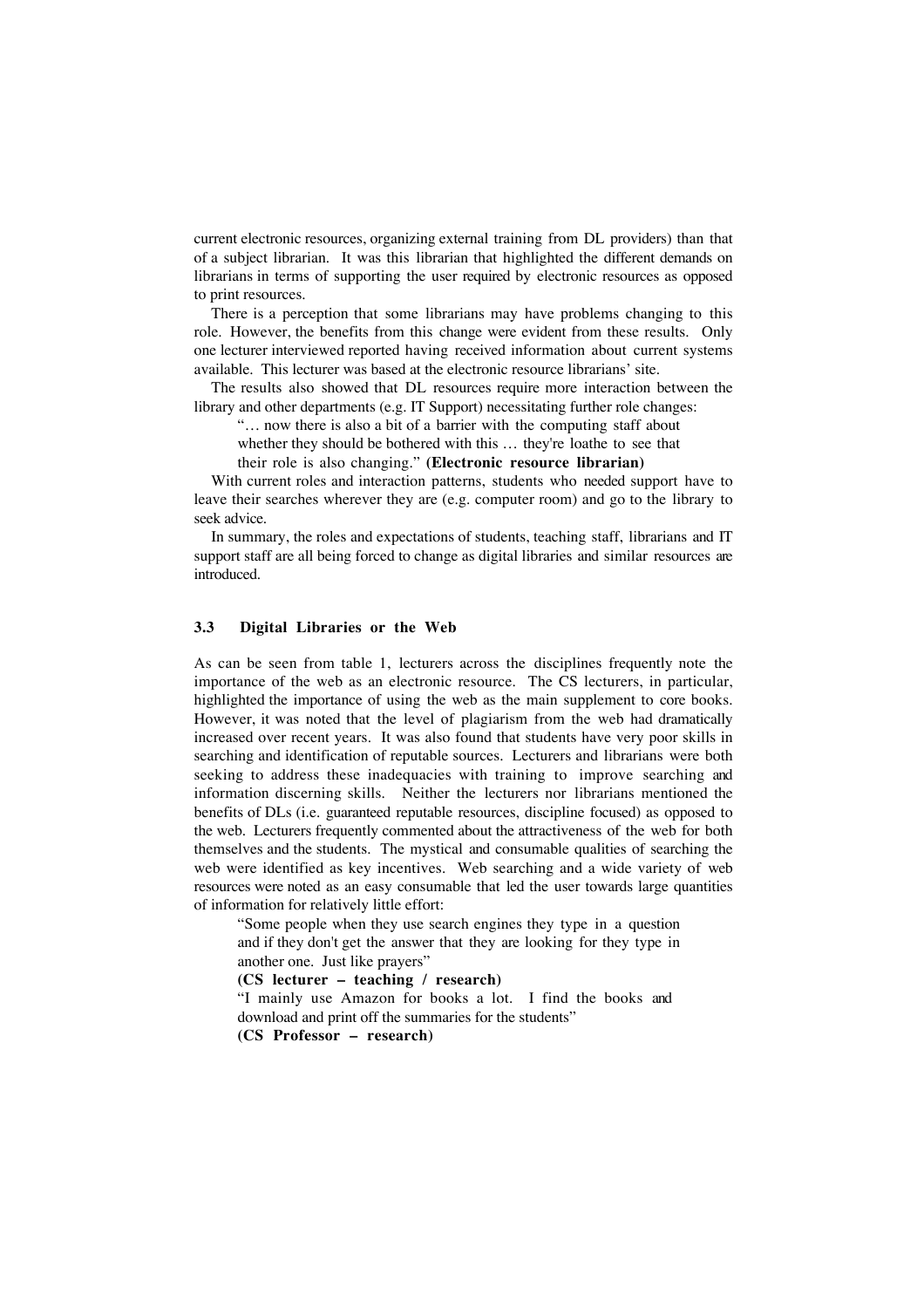Ultimately, the lecturers had poor awareness of what digital libraries were available via the web or subscribed to by the university:

"no like advice, certainly no tailoring of information from the library

service." **(Humanities senior lecturer – teaching)**

Several of the humanities lecturers, for example, suggested that a useful digital resource would be an online newspaper archive so that the students did not have to travel to the physical newspaper library to complete their research. However, all the librarians noted the successful acquisition of this same resource for the past year. This example highlights the importance of not only acquiring the right resources but also adequately marketing them. The main library approach to marketing these resources was by links on the library web-page, induction courses, word of mouth or handouts within the library:

"We explain about it at the skills session they get and we have sheets at the desk that we give out." **(humanities librarian)**

"When new staff come in we make them aware of the databases that are available which we think they'll probably like in their subject area." **(CS librarian)**

A survey conducted by the library department, however, had shown that few lecturers knew about the library web site. Also, both the students and lecturers were found to rarely attend the library.

"Problems with students - they just tend to be library phobic." **(CS**

**lecturer – teaching)**

"And they don't really use it [the library] themselves [lecturers]. Because they use the same journal articles every year. So in that sense there is no, very little connection between academics and us." **(Humanities librarian)**

# **3.4 Digital Library Design to Support User Needs**

Even if lecturers were aware of digital library resources their poor design relative to user needs discouraged usage. Some humanities lecturers, for example, noted that they needed to see the whole page of a newspaper, including advertising and other articles to assess advertising and marketing strategies undertaken. However, most newspaper digital libraries assume that only content is important and that even this does not have to remain accurate to the printed version (i.e. specific electronic versions). This makes the resource an inadequate replacement for hard-copy versions. However, this same discipline was eager to gain access to digital libraries for a variety of multimedia resources (e.g. visual media, television programmes, films, music) that are not currently being provided.

Other digital formatting issues related to hyperlinks within documents. For some disciplines this can aid in effective information gathering. However, in disciplines where the flow of the content is important (e.g. literature, journalism) hyperlinks can be a disadvantage: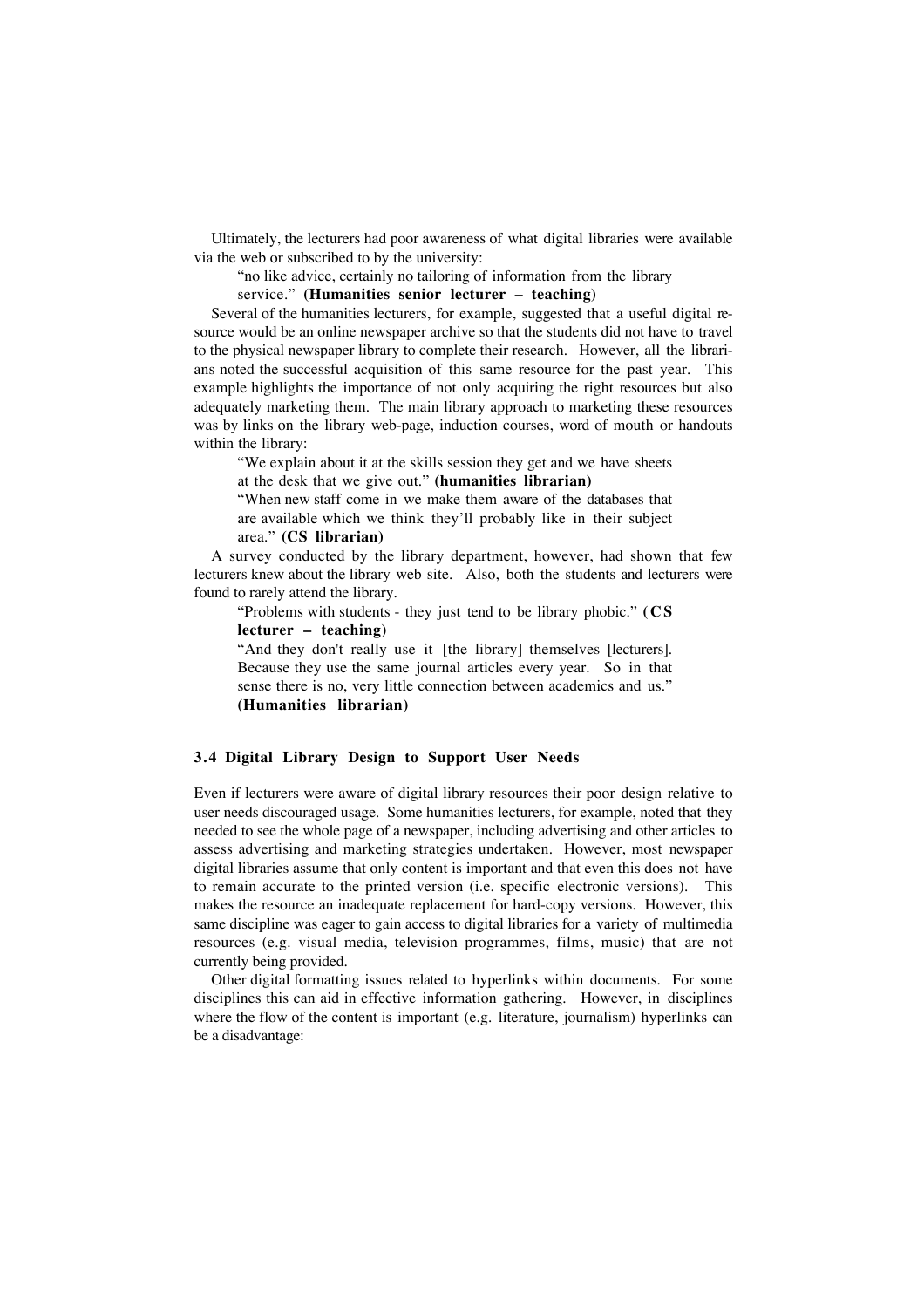"The only thing I worry about with the digitising of works are the way that it changes our interpretation of the documents. I've seen it with our students as soon as you have something on the web with hyper-links they read the information in a different way. Speed reading and focusing in on the keywords that will take them forward to further information. Their own interpretations of the document are taken out of their hands and moulded by the person who digitised the document rather than the author." **(Humanities reader – teaching / research)**

Whatever the disciplines, there were continual references to reading large quantities online being difficult, and printing expensive:

"Most people if they're going to do it, serious reading, download it

and print it off." **(CS senior lecturer – teaching)**

"The sort of texts they need to have access to are widely available and the quantity we expect them to look at would be a problem as far as reading them on a computer or expensive to print up." **(Humanities Reader – teaching / research)**

Another issue that arose with all the digital libraries across the disciplines was one of poor usability and support for infrequent users. Many of the interfaces were identified as continually changing so a gap in usage meant relearning the system, which sometimes outweighed the benefits of its usage:

"So it doesn't encourage students or staff to use it because unless

you're using it every week you lose it. So if you don't go into it for

a couple of weeks you've lost it." **(Humanities librarian)**

"You have to keep training every year, every 6 months. It's not static" **(CS librarian)**

Even frequent users argued that they were often lost when interfaces changed without notification or links to support in re-learning the new interface:

"I mean the other thing about ACM and many of the other databases

is that they don't even tell anyone about it - they just change it. ACM just went and you couldn't get into it there were all these phone calls what's happened to the ACM we can't get into it. And the other thing was they didn't answer anyone. They didn't tell anyone and then they wouldn't answer back to queries." **(Electronic resource librarian)**

Some in library services summarized the design problem succinctly:

"Electronic libraries and digital libraries in the UK very seldom descends to looking at the way that these things might be used, how they might fit into people's work patterns and needs. So far we have been inventing tools and then trying to find markets for them rather than doing the market research and then providing the right tools." **(Library management)**

The importance of a pro-active role across the departments supporting and understanding the users' needs is evident from this research. However, understanding users' needs requires increased communication and collaboration to aid in an understanding of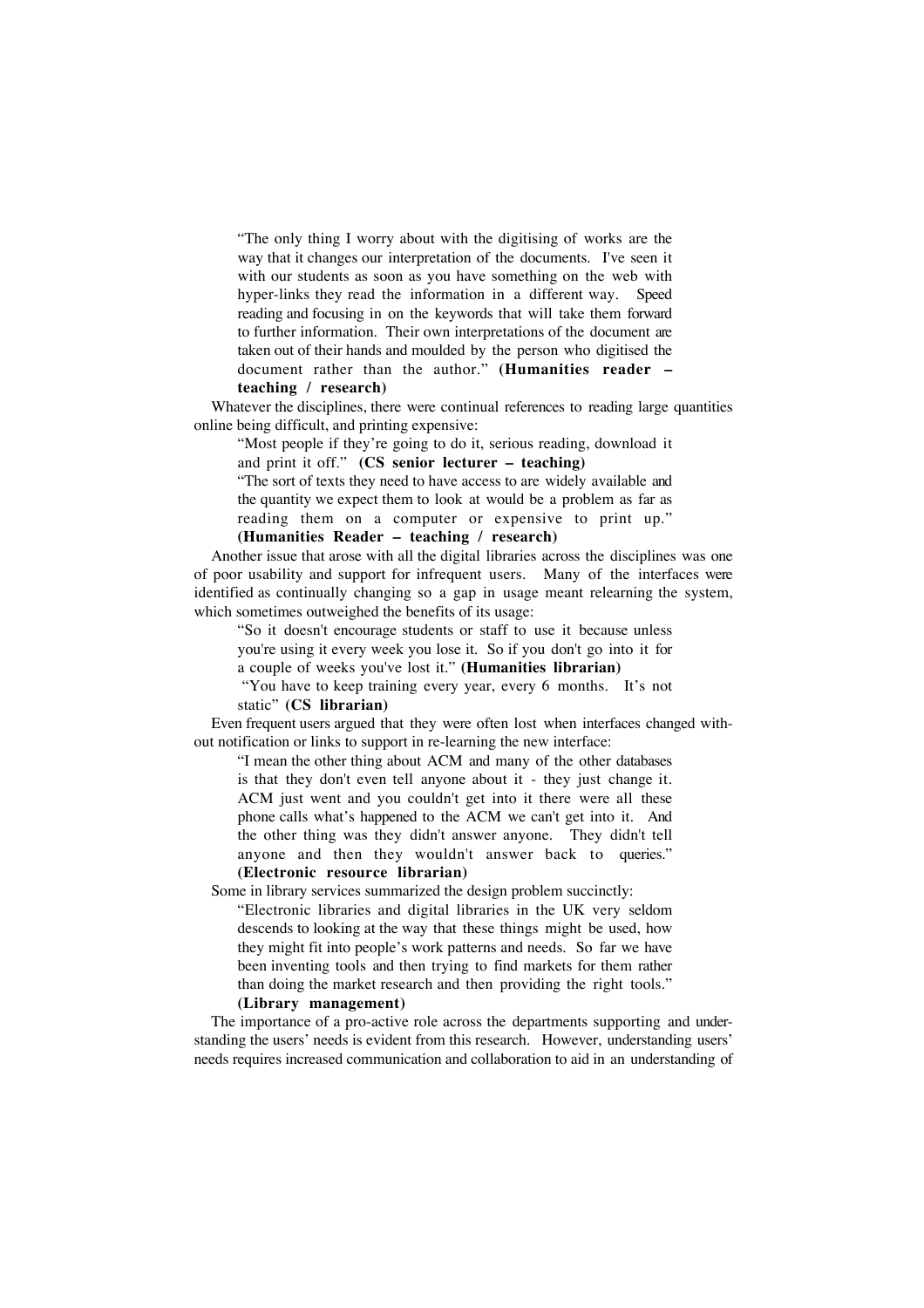potential successful and unsuccessful implementation strategies. Ultimately, as one lecturer pointed out, there is no communication from the library about strategies that they might be taking. This respondent identified this as due to the culture of library systems as a whole:

"Because librarians have the skill or disability of making difficult answers." **(CS lecturer – teaching / research)**

# **4 Discussion**

Bishop's [4] study into DL users from different social and economic backgrounds found that they can be easily deterred from DL usage and that poor awareness of library coverage prevents a full understanding of DL potential. The findings detailed in this paper have highlighted the importance of organisational roles and interaction patterns. Lecturers were found to have a poor awareness of DLs available as well as an understanding of their potential. They were also found to be deterred from using these resources because of poor relevance to their needs, support and usability for infrequent users. A link was identified between these issues and the current poor interaction model in place between lecturers and librarians. The disparity between librarians' and lecturers' attention to different electronic resources highlights diverse perceptions of information resources.

A key factor in the poor interaction patterns between librarians and lecturers, to which they referred frequently in interviews, was their ad hoc, informal nature. While these patterns may have, in the past, been effective, the perceived benefits of online resources have initiated a change in users' requirements from librarians and library resources. Whether librarians are or are not conceptually bound to books, it is important to highlight that across the disciplines lecturers' requirements are not. Lecturers are, however, inadequately aware of what electronic resources are available, and require support in their learning and use of these facilities [4]. The driving force for the changing role of librarians should be the attractive yet unreliable reputation of web information. Students can be lured into this fantasy information consumable world and, without lecturers acquiring the knowledge to guide them towards DLs, the impact of the web will increasingly dominate academic resource use. Ultimately, the librarians' role must change into one that is more pro-active and flexible – for example, attending small research group meetings and helping to develop and support the resources that the users need. The feedback to and from the developers and users must provide the information and contextual knowledge that each requires [9]. The increased importance of electronic resources also means a role change for IT support, with increased collaboration required between IT and library services.

Finally, the design and implementation of DLs should cater for the discipline differences that were clearly highlighted by these results. For example, the importance of context and full text original documents required by the humanities will not be fulfilled if systems are designed to present content only via the abridged hyper-linked documents required by other disciplines [5].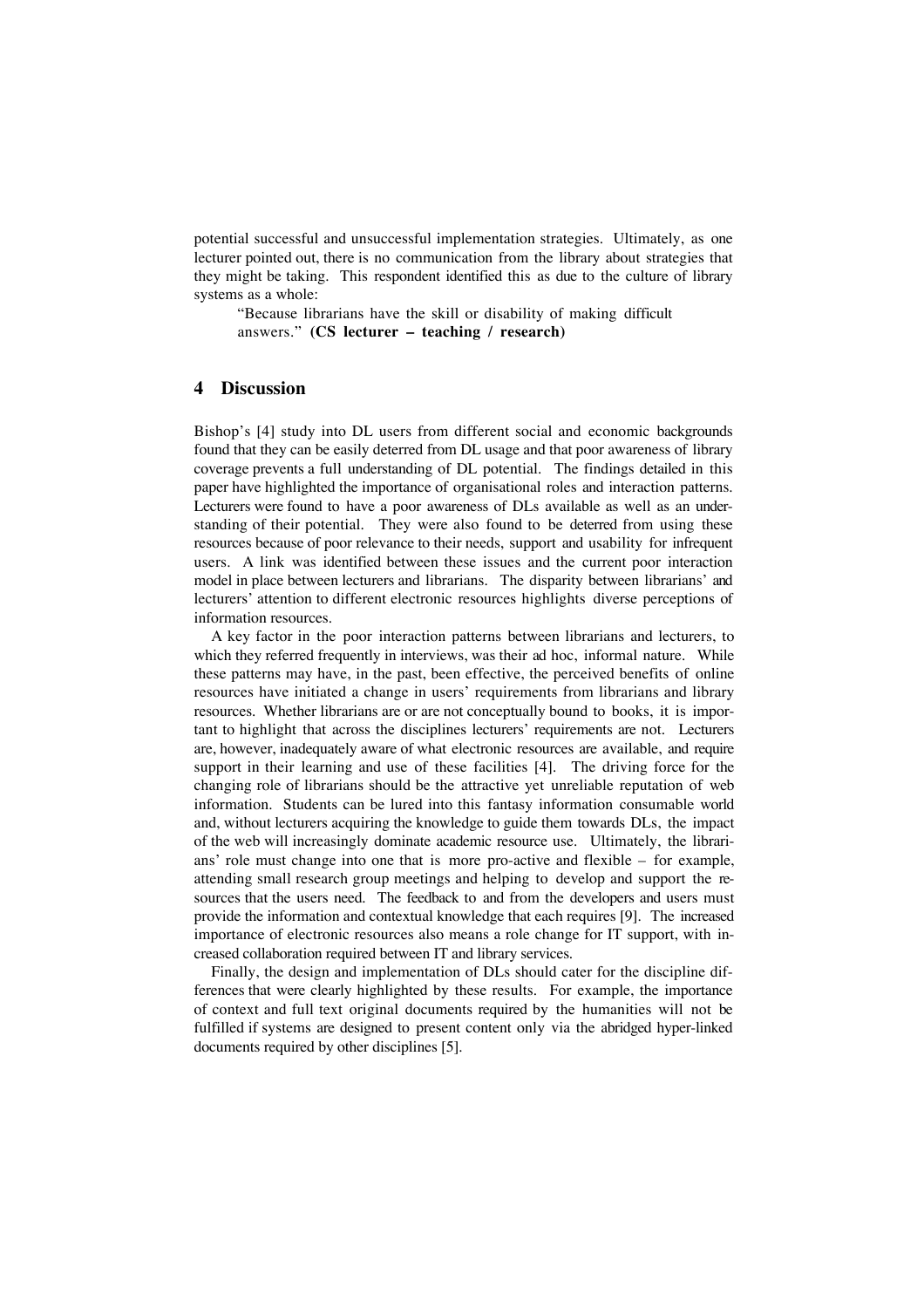# **5 Conclusion**

This research has highlighted how related social and organisational issues can impede effective technology deployment. To counteract these problems, DL designers and implementers must first identify the social context prior to technology design and deployment [7,8,9,10]. There is a need within this context to increase the awareness of digital resources available and their potential within specific academic contexts and disciplines [9]. There is also a need to strongly supporting training for some lecturers with a supportive and non-judgemental approach [1,2]. Ultimately, lecturers and students need the services of an information expert role to support and inform them.

# **References**

- 1. Adams, A. & Blandford, A.: Acceptability of medical digital libraries. In the Health Informatics Journal  $(2002) 8 (2) 58 - 66$ .
- 2. Adams, A & Blandford, A.: Digital libraries in a clinical setting: friend or foe. Proceedings of ECDL'2001 Springer (2001) 231-224
- 3. Adams, A. & Sasse, M. A.: The user is not the enemy. In Communications of ACM. ACM Press (Dec. 1999) 40 – 46
- 4. Bishop, A. P.: Making Digital Libraries Go: Comparing Use Across Genres. Proceedings of ACM DL '99, ACM Press (1999) 94-103.
- 5. Bishop, A. P.: Digital Libraries and Knowledge Disaggregation: The Use of Journal Article Components. Proceedings of ACM DL'98, ACM Press (1998) 29-39.
- 6. Blandford, A., Stelmaszewska, H. & Bryan-Kinns, N.: Use of multiple digital libraries: a case study. Proceedings of JCDL'01, ACM Press (2001) 179-188.
- 7. Caidi, N.: Technology and values: Lessons from central and Eastern Europe. Proceedings of JCDL'01, ACM Press (2001) 176-177.
- 8. Covi, L. & Kling, R.: Organisational dimensions of effective digital library use: Closed rational and open natural systems model. In Kiesler, S (ed) Culture of the Internet. Lawrence Erlbaum Associates, New Jersey (1997) 343-360
- 9. Crabtree, A., Twindale, M., O'Brien, J. and Nichols, M.: Talking in the library: Implications for the design of digital libraries. Proceedings of DL'97, ACM Press (1997) 221-228.
- 10. Kling, R.: What is social informatics and why does it matter? D-lib Magazine, (1999) 5(1), January. *www.dliborg/dlib/january99/k/ing/01/<lmg.hgml*
- 11. Marchionini, G. & Maurer, H.: The roles of digital libraries in teaching and learning. In Communications of ACM, ACM Press (April. 1995) 67 – 75
- 12. Marchionini, G., Nolet, V., Williams, H., Ding, W., Beale Jr., J., Rose, A. Gordon, A., Enomoto, E. and Harbinson, L.: Content + Connectivity  $\Rightarrow$ Community: Digital Resources for a learning community. Proceedings of ACM DL'97, Philadelphia, ACM Press (1997) 212-220